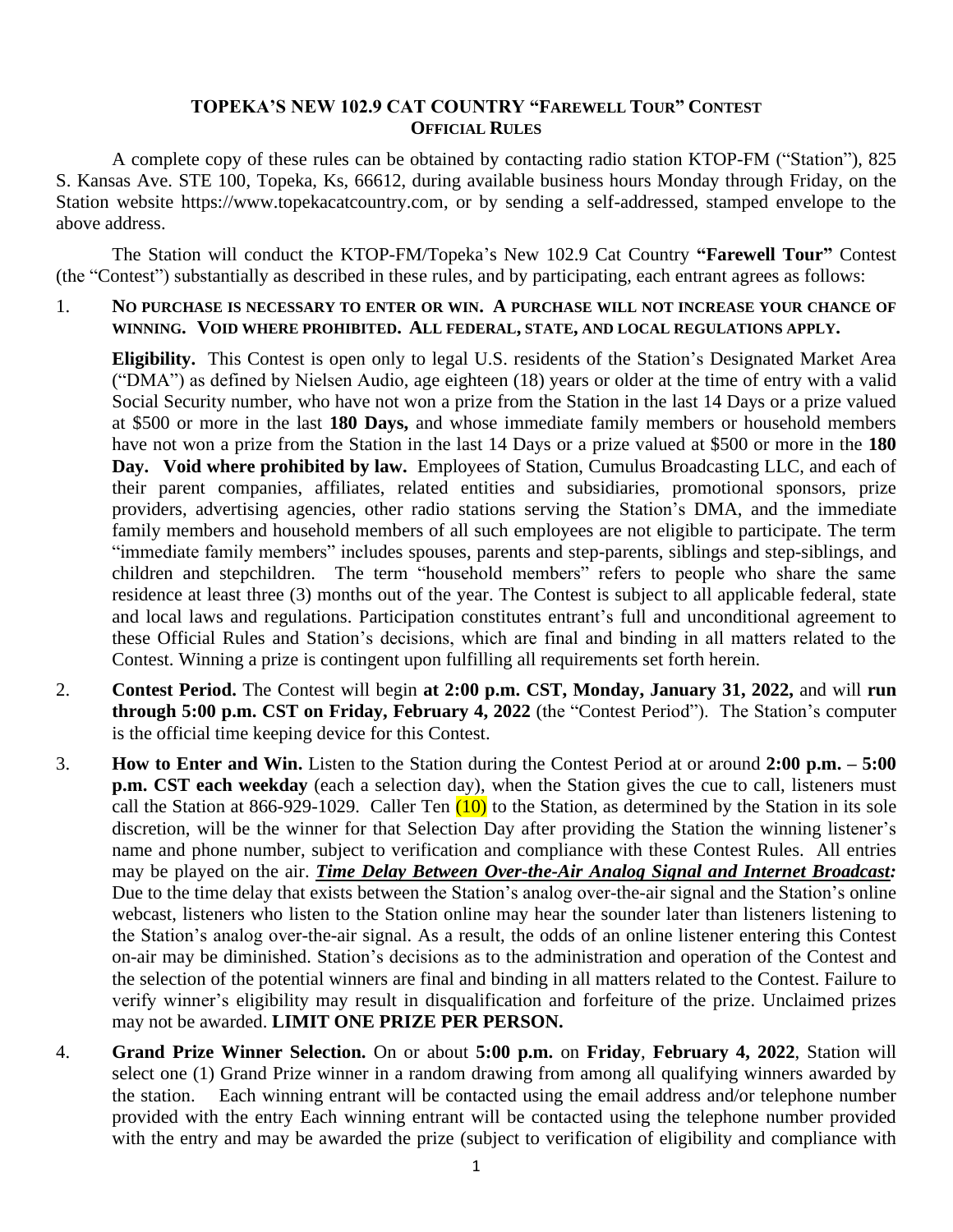the terms of these rules). Station's decisions as to the administration and operation of the Contest and the selection of the potential winner are final and binding in all matters related to the Contest. Failure to respond to the initial verification contact within three (3) days of notification or failure to claim the prize within three (3) days of verification as a winner will result in disqualification and forfeiture of the prize.

- 5. **Verification of Potential Winner.** THE ELIGIBILITY OF ALL POTENTIAL CONTEST WINNERS IS SUBJECT TO VERIFICATION BY STATION WHOSE DECISIONS ARE FINAL AND BINDING IN ALL MATTERS RELATED TO THE CONTEST. The potential winner must continue to comply with all terms and conditions of these Official Rules, and winning is contingent upon fulfilling all requirements. The potential winner may be notified by email and/or telephone call after the date of random drawing and/or winner determination. The potential winner will be required to sign and return to Station, within three (3) days of the date notice is sent, an affidavit of eligibility and a liability/publicity release (except where prohibited) to claim the prize, if applicable. A winner who returns the affidavit of eligibility and liability/publicity release will be deemed to have accepted the contest prize and thereafter will not be permitted to rescind their acceptance of the prize and/or return the prize. If a potential winner cannot be contacted, fails to sign and return the affidavit of eligibility and/or the liability/publicity release within the required time period (if applicable), or if the prize or prize notification is returned as undeliverable, potential winner forfeits prize. In the event that the potential winner of a prize is disqualified for any reason, Station may award the applicable prize to an alternate winner by random drawing from among all remaining eligible entries. Unclaimed prizes may not be awarded.
- 6. **Prizes.** Five (5) Qualifying Prizes and One (1) Grand Prize will be awarded in this Contest.

### **Each Qualifying Prize winner will receive:**

(a) Two tickets to Bill Engvall, "Here's Your Sign – It's Finally Time Farewell Tour" on Friday, February 11, 2022, at 7:30 P.M., at Topeka Performing Arts Center, 214 SE 8<sup>th</sup> Ave., Topeka, KS 66603.

#### **The Grand Prize winner will receive:**

(b) A pair of Meet and Greet passes to Bill Engvall on Friday, February 11, 2022, at 7:30 P.M., at Topeka Performing Arts Center, 214 SE 8<sup>th</sup> Ave., Topeka, KS 66603.

The approximate retail value ("ARV") of each qualifying prize is **EIGHTY-EIGHT DOLLARS** (**\$88.00).**

The approximate retail value ("ARV") of the grand prize is **TWO HUNDRED DOLLARS** (**\$200.00).**

## **TOTAL ARV OF ALL CONTEST PRIZES IS: SIX HUNDRED FORTY DOLLARS (\$640.00).**

**For entry to the prize event(s), each event attendee may be required to show valid proof of vaccination against the COVID-19 virus and/or valid proof of a negative test for the COVID-19 virus within 72 hours (or such other time as the event organizers require) prior to the event(s).**

Winner is responsible for all taxes associated with prize receipt and/or use. Odds of winning a prize depend on a number of factors including the number of eligible entries received during the Contest Period and listeners participating at any given time.

There is no substitution, transfer, or cash equivalent for prizes, except that the Station may, in its sole discretion and to the extent permitted by law, substitute prizes of comparable value or cash. The prizes are expressly limited to the item(s) listed above and do not include taxes, gratuities or any other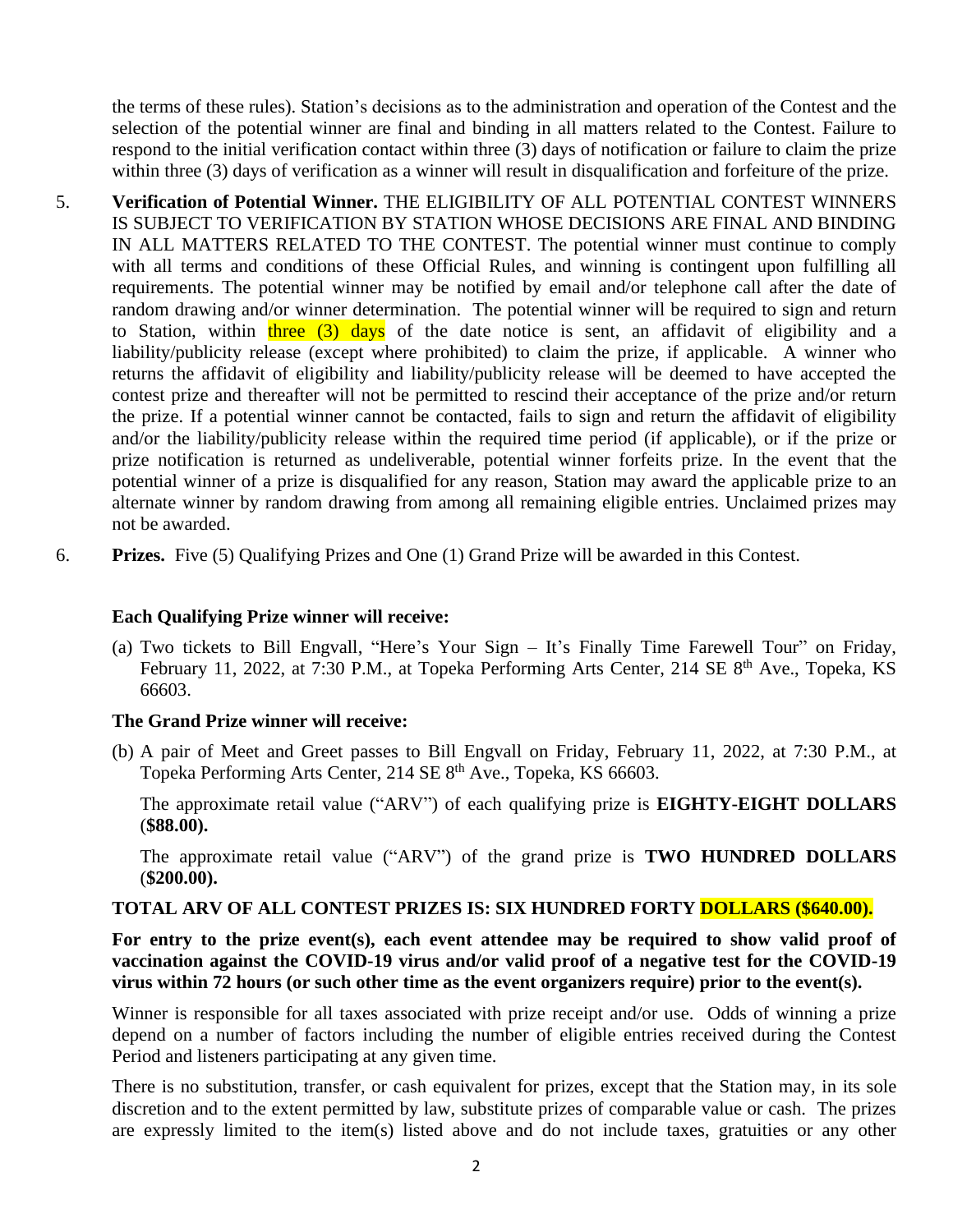expenses. Any tickets and/or gift certificates/cards awarded as part of a prize will be subject to the terms and conditions set forth by the issuer and are valid only on the date(s) printed on the tickets or gift certificates/cards. Other restrictions may apply.

If any prize or a portion of any prize is postponed, cancelled, or otherwise unavailable due to disease, epidemic, pandemic, quarantine, any acts of government and/or any reason that is beyond the control of Station or any Sponsor, then no substitution shall be provided. Station and any Sponsors make no representation or warranty about the safety of any prize. By accepting and using a prize, each winner acknowledges and assumes all risks of accepting and using the prize, and any other risks associated with the prize.

- 7. **Entry Conditions and Release.** By entering, each entrant agrees to: (a) comply with and be bound by these Official Rules and the decisions of the Station, which are binding and final in all matters relating to this Contest; (b) release and hold harmless Station, Cumulus Media New Holdings Inc., and each of their affiliated companies, participating sponsors, the prize suppliers and any other organizations responsible for sponsoring, fulfilling, administering, advertising or promoting the Contest, and each of their respective past and present officers, directors, employees, agents and representatives (collectively, the "Released Parties") from and against any and all claims, expenses, and liability, including but not limited to negligence and damages of any kind to persons and property, including but not limited to invasion of privacy (under appropriation, intrusion, public disclosure of private facts, false light in the public eye or other legal theory), defamation, slander, libel, violation of right of publicity, infringement of trademark, copyright or other intellectual property rights, property damage, or death or personal injury arising out of or relating to a entrant's entry, creation of an entry or submission of an entry, participation in the Contest, acceptance or use or misuse of prize (including any travel or activity related thereto) and/or the broadcast, exploitation or use of entry; and (c) indemnify, defend and hold harmless the Released Parties from and against any and all claims, expenses, and liabilities (including reasonable attorneys' fees) arising out of or relating to an entrant's participation in the Contest and/or entrant's acceptance, use, non-use or misuse of the prize.
- 8. **Publicity.** Participation in the Contest constitutes entrant's consent to use by the Station and its agent of entrant's name, likeness, photograph, voice, opinions, entry, and/or biographical information (including hometown and state) for promotional purposes in any media, worldwide, without further payment or consideration, unless otherwise prohibited by law.
- 9. **Taxes.** All State, Local, Federal and/or other taxes, duties, tariffs, title fees, licensing fees, or other fees for prizes awarded become the sole responsibility of the winner. All those who win a prize or prizes valued \$600 or more in any given year will be issued an IRS Form 1099 to report their winnings.
- 10. **General Conditions.** Station reserves the right to cancel, suspend and/or modify the Contest, or any part of it, if any fraud, technical failures or any other factor beyond Station's reasonable control impairs the integrity or proper functioning of the Contest, as determined by Station in its sole discretion. Station reserves the right in its sole discretion to disqualify any individual it finds to be tampering with the entry process or the operation of the Contest or to be acting in violation of these Official Rules or acting in an unsportsmanlike or disruptive manner. Any attempt by any person to deliberately undermine the legitimate operation of the Contest may be a violation of criminal and civil law, and, should such an attempt be made, Station reserves the right to seek damages from any such person to the fullest extent permitted by law. Station's failure to enforce any term of these Official Rules shall not constitute a waiver of that provision.